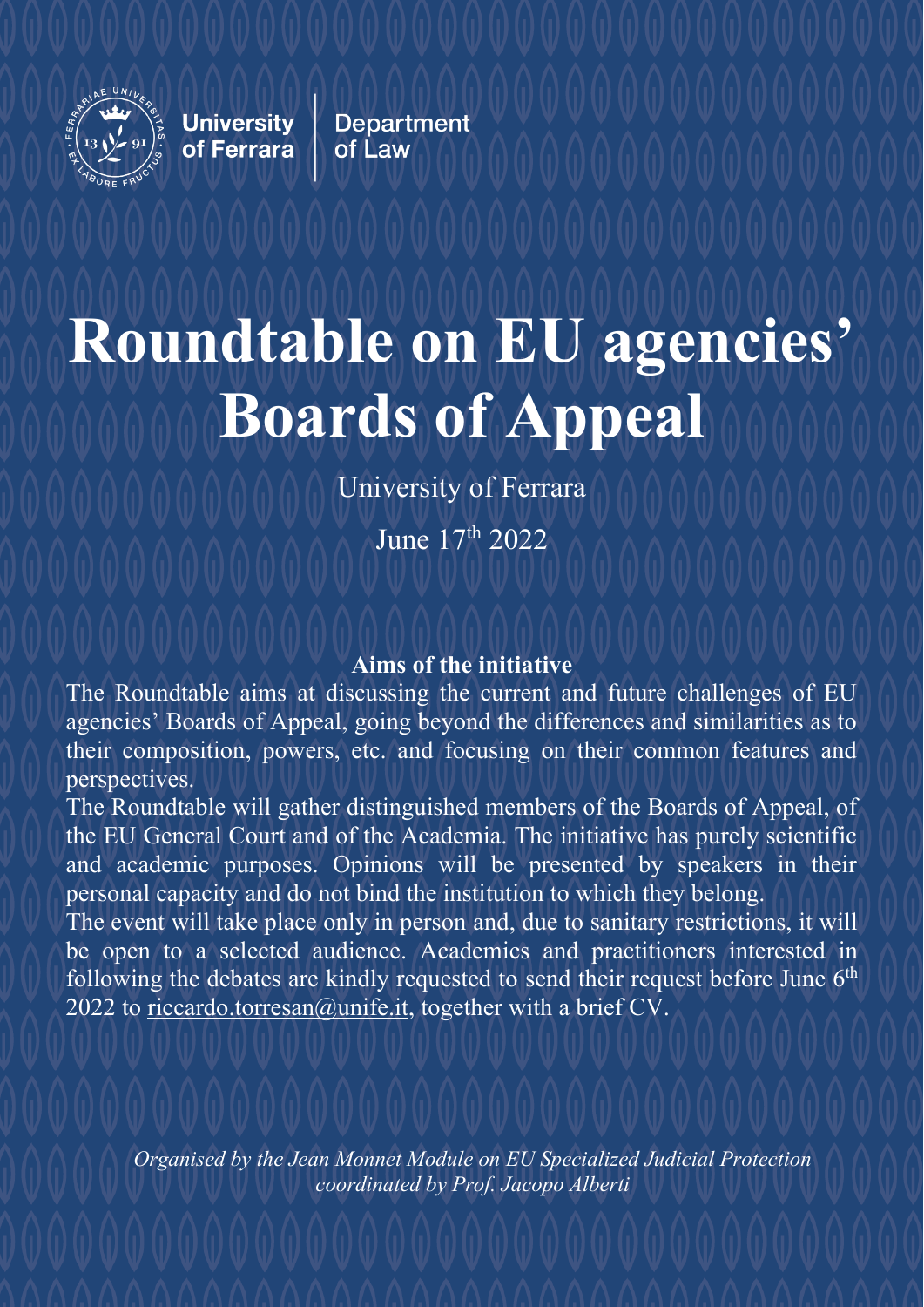

**University**<br>of Ferrara

Department<br>of Law

## **Speakers**

| Jacopo ALBERTI            | Associate Professor of EU Law at the University of Ferrara and<br>Coordinator of the Jean Monnet Module on EU Specialized Judicial<br>Protection                             |
|---------------------------|------------------------------------------------------------------------------------------------------------------------------------------------------------------------------|
| <b>Antoine BUCHET</b>     | President of the Board of Appeal of ECHA and Chairman of the Inter<br><b>Agency Appeal Panel Network</b>                                                                     |
| Massimo CONDINANZI        | Full Professor of EU Law at the University of Milan and Coordinator<br>of the Task Force for the EU infringement procedures at the<br>Presidency of the Council of Ministers |
| Marc JAEGER               | Judge at the General Court of the EU and former President thereof                                                                                                            |
| Alexandra KUSTUROVIC      | Head of Cabinet of the Boards of Appeal of EUIPO                                                                                                                             |
| Marco LAMANDINI           | Full Professor of Commercial Law at the University of Bologna,<br>Member of the Appeal Panel of SRB and former President of the<br><b>ESAs Joint Board of Appeal</b>         |
| <b>Marcus NAVIN-JONES</b> | Vice-President of the Board of Appeal of CPVO and Alternate<br>Member of the Board of Appeal of ECHA                                                                         |
| Massimo ORZAN             | Réferendaire at the General Court of the EU                                                                                                                                  |
| Miro PREK                 | President of the Board of Appeal of ACER and former Judge at the<br>General Court of the EU                                                                                  |
| Michael SANCHEZ RYDELSKY  | President of the Board of Appeal of EASA                                                                                                                                     |
| Michele SIRI              | Full Professor of Commercial Law at the University of Genoa and<br>President of the Joint Board of Appeal of the ESAs                                                        |
| Marcel VERSLYPE           | Chair of the Board of Appeal of ERA                                                                                                                                          |



With the support of the<br>Erasmus+ Programme of the European Union

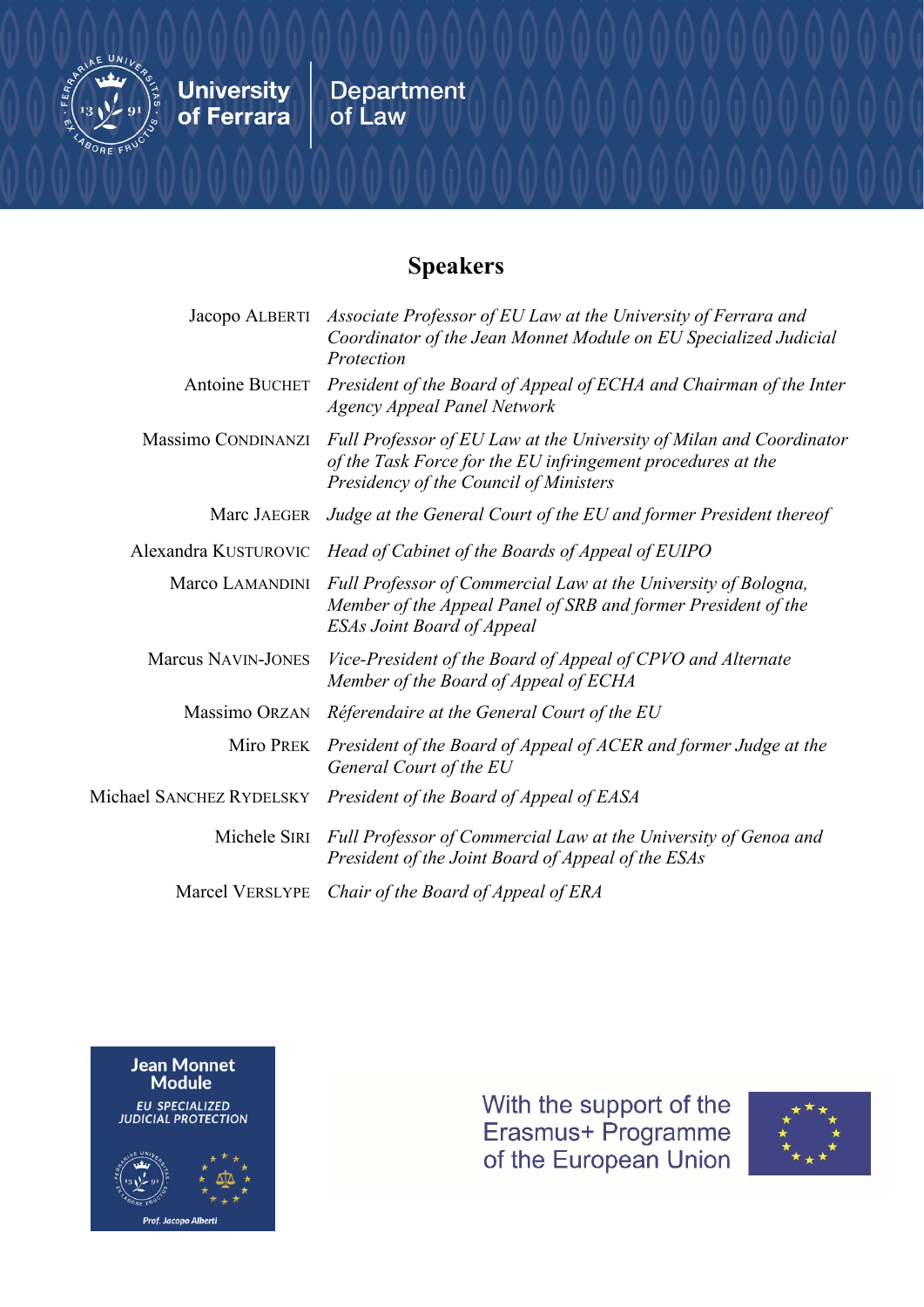

## **Programme**

**Department** 

of Law

#### 9:30

*Introductory remarks*

Marc JAEGER, *Judge at the General Court of the European Union and former President thereof* Antoine BUCHET, *President of ECHA Board of Appeal and Chairman of the Inter Agency Appeal Panel Network*

Massimo CONDINANZI, Marco LAMANDINI and Jacopo ALBERTI, *Roundtable's organising committee*

### $9.50$

## *Roundtable discussion on institutional and procedural matters* (approx. 15 minutes per BoA member for discussing the items below. Debates will be paused around 11:00 for a coffee break)

#### **Members' status**

Which is the status of your BoA's members? Do they fall within the scope of application of Protocol n. 7 on Privileges and Immunities and/or the EU Staff Regulation?

#### **Secretarial support and training**

Does your BoA have a permanent and *ad hoc* Registry? If not, do you think that one is needed? Do you consider that your agency provides you the necessary means to satisfy your training needs?

#### **BoA's budget**

How and by whom is defined the budget of your BoA? Has this issue ever raised any particular concern within your agency or between your agency and the Commission?

#### **Relationship between the BoA and the agency**

When your agency's establishing regulation or other fundamental acts in your policy fields are under negotiations, is your BoA involved in the debates? Who is responsible to prepare the defence before the EU Courts where a decision of your BoA is challenged?

*Open floor: is there any other institutional or procedural issue currently debated within your BoA / agency that could be of common interest? Does the General Court see any other issue which deserves to be discussed?*

## 13:15 Lunch